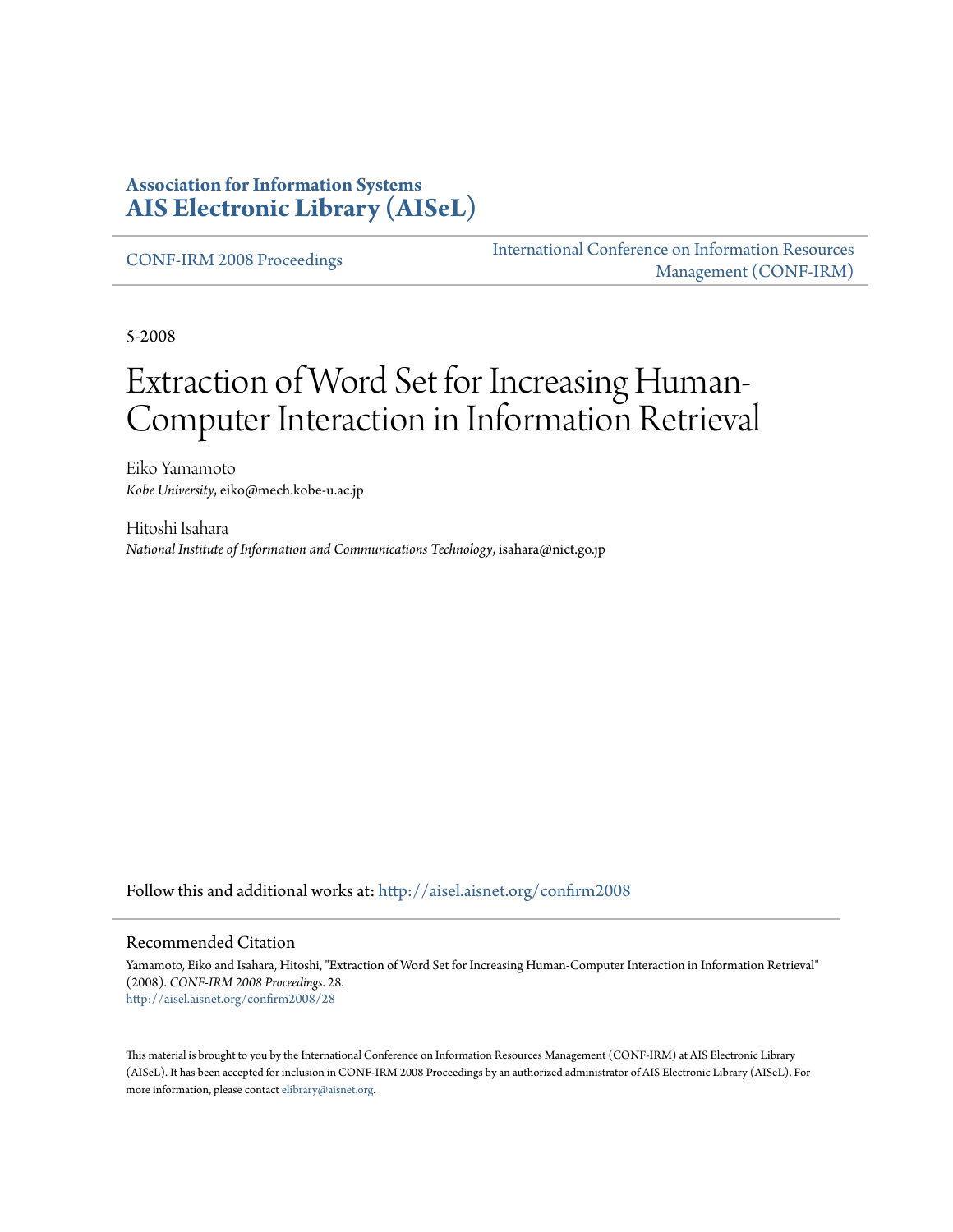## **43F. Extraction of Word Set for Increasing Human-Computer Interaction in Information Retrieval**

Eiko Yamamoto Kobe University eiko@mech.kobe-u.ac.jp

Hitoshi Isahara National Institute of Information and Communications Technology isahara@nict.go.jp

### *Abstract*

We present a mechanism that provides word sets which can make human-computer interaction more active in the course of information retrieval, with natural language processing technology and a mathematic measure for calculating degree of inclusion. We show what type of words should be added to the current query, i.e. keywords which previously had been input, in order to make human-computer interaction more creative. We try to extract related word sets with taxonomical and non-taxonomical relations from documents by employing case-marking particles derived from syntactic analysis. Then, we verify which kind of related words is more useful as an additional word for retrieval support and makes human-computer interaction more fruitful.

### *Keywords*

Retrieval Support, Related Words, Thematic Relation, Taxonomical Relation.

### **1. Introduction**

These days, we can access huge amount of text data available on the web. The increase of the data quantity causes a paradigm shift for web retrieval. Rhetorically speaking, we can take a walk among the huge text data. The retrieval supports we need in this novel situation are neither simple query expansion nor our (or someone's) record of previously input keywords, but we need interfaces which interact with people in new ways. What are crucial for such interface are not constructions of interface, i.e. how each part of interface is arranged on the screen, but what information is presented to interact with users.

New ideas pop into one's head when he/she strolls in library, bookstore, or even around town. We need retrieval supports which enable us to expand such creativity. Making computer smarter to automatically extract "correct" retrieval result is one-side way of developing support systems for information retrieval. Seeing the advice provided to a user by computer, how the user achieves next retrieval is one of the most important viewpoints for the future intelligent user interface. We need a technology that enables computer to understand huge text data and make it possible to expand the users' way of thinking.

In this paper, we present a mechanism that provides keywords which can make human-computer interaction (HCI) during the information retrieval more active, with natural language processing technology and mathematic measure for calculating degree of inclusion. Concretely, we show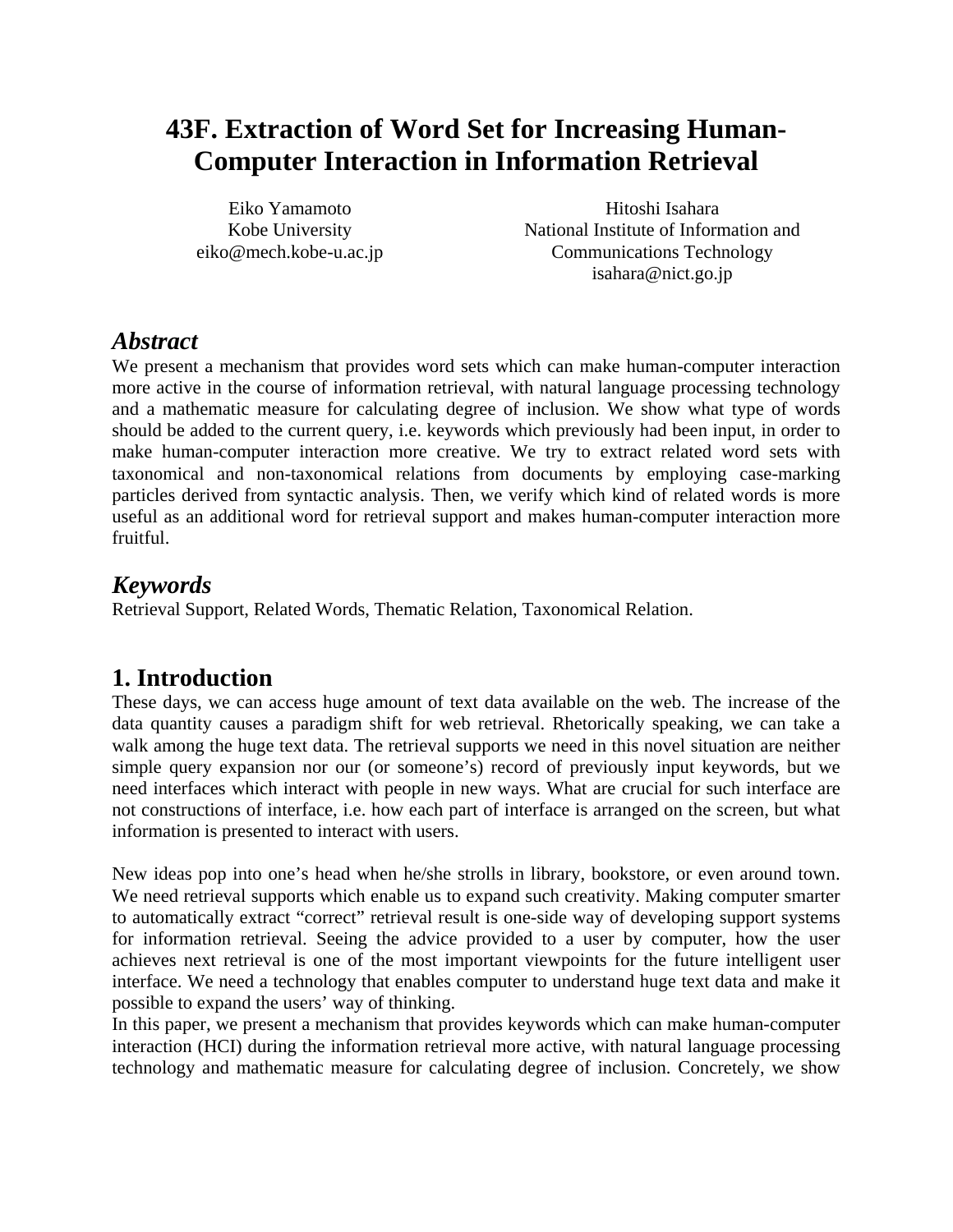what type of words should be added to the current query, i.e. keywords which previously had been input, in order to make HCI more creative.

#### **2. Relation between words**

Many researchers in natural language processing have developed many methodologies for extracting various relations from corpora. Several methods exist for extracting relations such as "is-a" (Hearst, 1992), "part-of" (Girju, 2006), causal (Girju, 2003), and entailment (Geffet & Dagan, 2005). Such related words can be used to support retrieval in order to lead users to highquality information. One simple method is to provide additional keywords related to the keywords users have input. Here we have a question, which is what kinds of relations between the previous keywords and the additional word are effective for information retrieval.

As for the relations among words, at least two kinds of relations exist: the taxonomical relation and the thematic relation (Wisniewski & Bassok, 1999).<sup>1</sup> The former is a relation representing the physical resemblance among objects, such as, "cow" and "animal," which is typically a semantic relation; the latter is a non-taxonomical relation among objects through a thematic scene, such as "milk" and "cow" as recollected in the scene "milking a cow," which includes causal relation and entailment relation. Taxonomically related words are generally used to query expansion and it is comparatively easy to identify taxonomical relations from linguistic resources such as dictionaries and thesauri. On the other hand, it is difficult to identify thematic relations because they are rarely maintained in linguistic resources.

In this paper, we try to extract related word sets from documents in Japanese by employing casemarking particles derived from syntactic analysis. Then, we compared the results retrieved with words related only taxonomically and those retrieved with words that included a word related non-taxonomically to the other words in order to verify what kind of relation makes humancomputer interaction more creative.

#### **3. Word set extraction method**

 $\overline{a}$ 

In order to derive word sets that direct users to obtain information, we applied the method based on the Complementary Similarity Measure (CSM) which can estimate inclusive relations between two vectors (Yamamoto et al. 2005). This measure was developed as a means of recognizing degraded machine-printed text (Hagita & Sawaki, 1995).We first extract word pairs having an inclusive relation of the appearance patterns between the words by calculating the CSM values. An appearance pattern is expressed as an n-dimensional binary feature vector. When  $V_i = (v_{i1}, ..., v_{in})$  is a vector for word  $w_i$  and  $V_j = (v_{i1}, ..., v_{in})$  is a vector for word  $w_j$ , *CSM*( $V_i$ ,  $V_j$ ) is defined as follows:

$$
CSM (V_i, V_j) = \frac{ad - bc}{\sqrt{(a + c)(b + d)}},
$$
  
\n
$$
a = \sum_{k=1}^n v_{ik} \cdot v_{jk}, \qquad b = \sum_{k=1}^n v_{ik} \cdot (1 - v_{jk}),
$$
  
\n
$$
c = \sum_{k=1}^n (1 - v_{ik}) \cdot v_{jk}, \quad d = \sum_{k=1}^n (1 - v_{ik}) \cdot (1 - v_{jk}).
$$

<sup>&</sup>lt;sup>1</sup> The taxonomical relation which is, for example, provided by WordNet (Fellbaum, 1998) corresponds to "classical" relation by Morris and Hirst (2004), and the thematic relation corresponds to "non-classical" relation.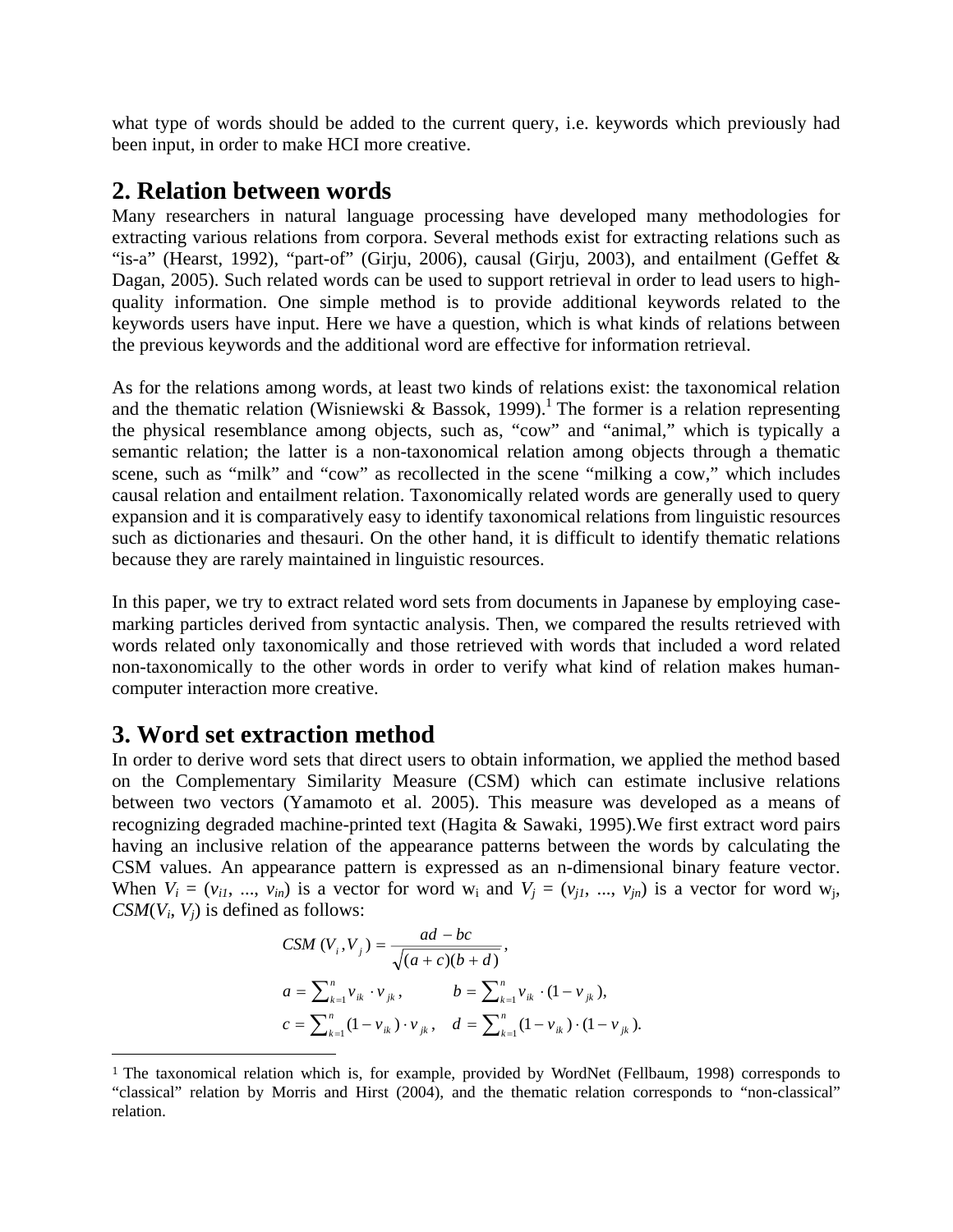CSM is an asymmetric measure. Therefore,  $CSM(V_i, V_j)$  usually differs from  $CSM(V_i, V_i)$ exchanged between *Vi* and *Vj*. According to the asymmetric feature, we can estimate whether the appearance pattern of  $w_i$  includes the appearance pattern of  $w_i$ .

Extracted word pairs are expressed by a tuple  $\langle w_i, w_i \rangle$ , where *CSM*( $V_i$ ,  $V_j$ ) is greater than *CSM*( $V_i$ ,  $V_i$ ) when words  $w_i$  and  $w_j$  have each appearance pattern represented by each binary vector  $V_i$  and  $V_j$ . Then, we connected word pairs with CSM values greater than a certain threshold and constructed word sets. A feature of the CSM-based method is that it can extract not only pairs of related words but also sets of related words because it connects their word pairs consistently.

We connect word pairs with CSM values greater than a certain threshold and constructed word sets. Suppose we have tuples  $\langle A, B \rangle$ ,  $\langle B, C \rangle$ ,  $\langle Z, B \rangle$ ,  $\langle C, D \rangle$ ,  $\langle C, E \rangle$ , and  $\langle C, F \rangle$ , which are word pairs having greater CSM values than the threshold in the order of their values. For example, let  $\langle B, C \rangle$  be an initial word set  $\{B, C\}$ . First, we find the tuple with the greatest CSM value among the tuples in which the word C at the tail of the current word set is the left word, and connect the right word behind C. In this example, word "D" in  $\langle C, D \rangle$  is connected to  $\{B, D\}$ C}, making the current word set {B, C, D}. This process is repeated until no tuples can be chosen. Next, we find the tuple with the greatest CSM value among the tuples in which the word B at the head of the current word set is the right word, and connect the left word before B. This process is repeated until no tuples can be chosen. In this example, we obtain the word set {A, B,  $C, D$ .

Finally, by using a thesaurus, we identify the word sets which all words taxonomically relate, that are, which agree with the thesaurus. As the rest of the word sets have a non-taxonomical relation among the words, we identify them as word sets with a thematic relation.

### **4. Linguistic Data**

We extract word sets by utilizing inclusive relations of the appearance pattern between words based on a modifiee/modifier relationship in Japanese documents. The Japanese language has case-marking particles that indicate the semantic relation between two elements in a dependency relation, which is a kind of modifiee/modifier relationship. For our experiment, we used such particles and extracted the data from the documents we gathered. First, we parsed sentences with the  $KNP<sup>2</sup>$ . From the results, we collected dependency relations matching one of the following five patterns of case-marking particles. With A, B, P, Q, R, and S as nouns (including compound words); V as a verb; and  $\langle X \rangle$  as a case-marking particle with its role in parentheses, the five patterns are A <*no* (of)> B, P <*wo* (object)> V, Q <*ga* (subject)> V, R <*ni* (dative)> V, and S <*ha* (topic)> V.

Suppose we have a sentence "*Chloe ha Mike ga Judy ni bara no hanataba wo okutta to kiita* (Chloe heard that Mike had given Judy a rose bouquet.)." From this sentence, we can extract five dependency relations between words; *bara* (rose) <*no* (of)> *hanataba* (bouquet), *hanataba* <*wo* (object)> *okutta* (had presented), *Mike* <*ga* (subject)> *okutta*, *Judy* <*ni* (dative)> *okutta*, and *Chloe* <*ha* (topic)> *kiita* (heard).

 $\overline{a}$ 

<sup>2</sup> A Japanese parser developed at Kyoto University.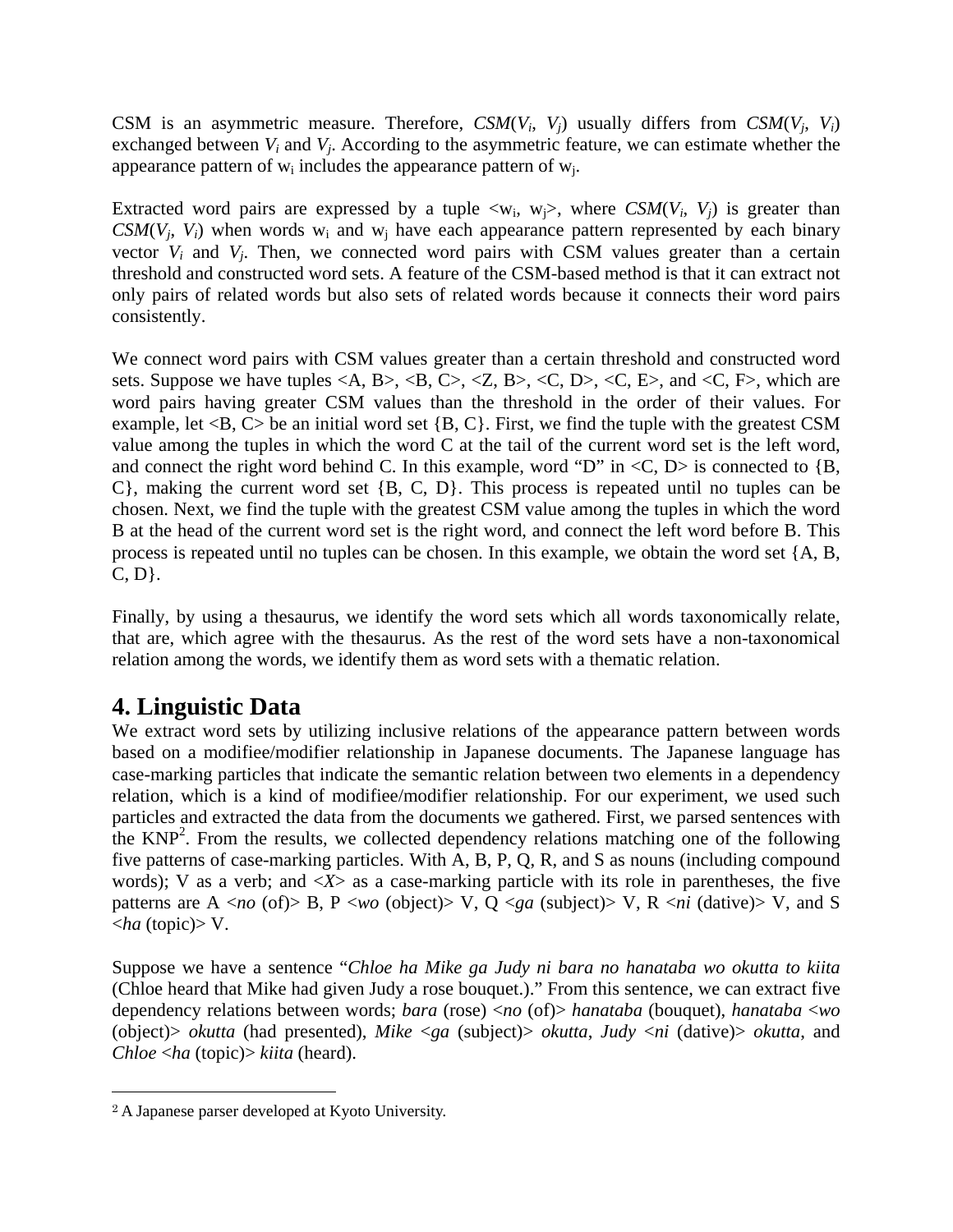From this set of dependency relations, we compiled the following types of experimental data.

- *NN-data based on co-occurrence between nouns*. For each sentence in our document collection, we gathered nouns followed by all five of the case-marking particles we used and nouns proceeded by <*no*>; that is, A, B, P, Q, R, and S. For the above sentence, we can gather *Chloe*, *Mike*, *Judy*, *bara*, and *hanataba*. The number of data items equals the number of sentences in the documents.
- z *NV-data based on a dependency relation between noun and verb.* We gathered nouns P, Q, R, and S followed by each of the case-marking particles <*wo*>, <*ga*>, <*ni*>, and <*ha*> for each verb V. We named them *Wo-data*, *Ga-data*, *Ni-data*, and *Ha-data*, respectively. For the verb *okutta* in the above sentence, the *Wo-data* is *hanataba, Ga-data* is *Mike,* and so on. The number of data items equals the number of kinds of verbs.
- *SO-data* based on a collocation between subject and object. We gathered subject Q followed by the case-marking particle <*ga*> that depends on the same verb V as the object P for each object followed by the case-marking particle <*wo*>. For the above example, we can gather the subject *Mike* for the object *hanataba* because we have the dependency relations *Mike* <*ga*> *okutta* and *hanataba* <*wo*> *okutta*. The number of data items equals the number of kinds of objects, where each of them co-occurs with a subject in a sentence and depends on same verb as the subject.

When we represent experimental data with a binary vector, the vector corresponds to the appearance pattern of a noun. Parameters for calculating the CSM-value correspond to the number of dimensions in each situation. Figure 1 shows images of the appearance pattern expressed by the binary vector for each data item. The number of dimensions equals the number of data items for each experimental data. For *NN-data*, each dimension corresponds to a sentence. The element of the vector is 1 if the noun appears in the sentence and 0 if it does not. Similarly, for *NV-data*, each dimension corresponds to a verb. For *SO-data*, we represent the appearance pattern for each subject with a binary vector whose dimension corresponds to an object.

|         | n sentences       |                 |
|---------|-------------------|-----------------|
| NN-data | noun              | 0001110100 10   |
|         |                   |                 |
|         | n kinds of verb   |                 |
| NV-data | noun              | 1001101001 01   |
|         |                   |                 |
|         | n kinds of object |                 |
| SO-data | subject           | $0101110000$ 10 |

**Figure 1**: Appearance patterns of a binary vector for a noun in each type of experimental data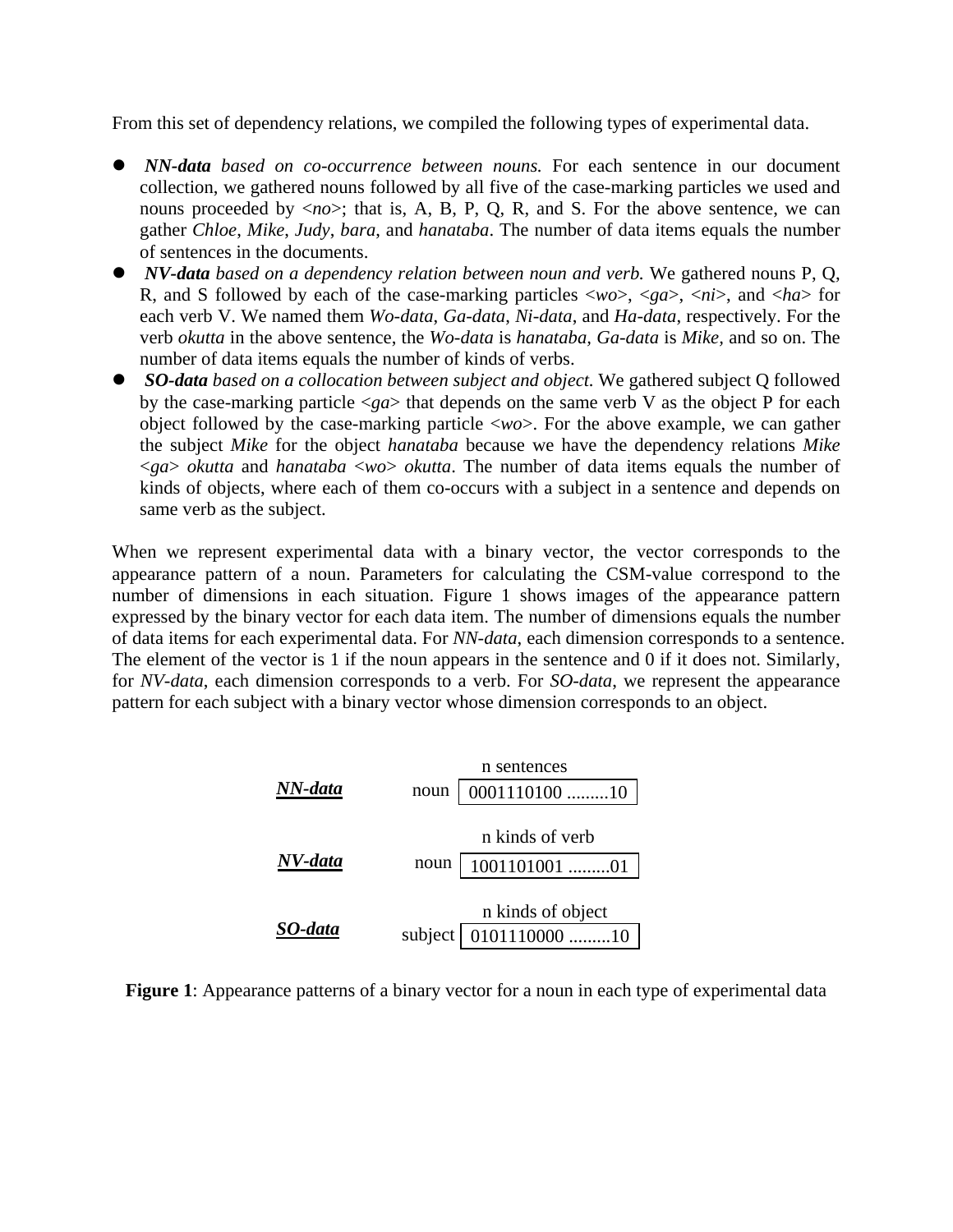skin - abdomen - cervix - cavitas oris - chest [NN] cardiovascular disease - coronary artery disease - bronchitis - thrombophlebitides - flatulence - hyperuricemia - lower back pain - ulnar nerve palsies - brain hemorrhage - obstructive jaundice [NV(Wo)] extrasystole - bronchospasm - acute renal failure - colitides - diabetic coma - pancreatitides [NV(Ga)] hand - mouth - ear - finger [NV(Ni)] snake - praying mantis - scorpion [NV(Ha)]

**Figure 2**: Examples of taxonomically related word sets

### **5. Experiment**

In our experiment, we used domain-specific documents in Japanese from the medical domain gathered from the Web pages of a medical school. We used the Japanese documents (10,144 pages, 225,402 sentences) and compiled *NN-data*(with 225,402 gathered data items), *Wodata*(20,234), *Ga-data*(15,924), *Ni-data*(14,215), *Ha-data*(15,896), and *SO-data*(4,437). We translated descriptors in the 2005 Medical Subject Headings (MeSH) thesaurus into Japanese. The number of terms in Japanese appearing in this experiment is 2,557. We constructed word sets consisting of these medical terms and chose the word sets consisting of three or more terms from them. We then identified the word sets which all composing words taxonomically related, by using the MeSH thesaurus and obtained the rest as word sets with a thematic relation, which are 847 word sets. Figure 2 shows examples in which all the terms in a word set are classified into one category, that is, taxonomically related word sets. The symbol in brackets represents the type of data from which each word set was obtained.

### **6. Verification**

In verifying the capability of our word sets to retrieve Web pages, we examined whether our word sets could help limit the search results to more informative Web pages with Google as a search engine. To do this, in our obtained word sets with a thematic relation, we used 294 word sets in which one of the terms is classified into one category and the rest are classified into another category. Figure 3 shows examples of the word sets. The terms with underline indicate ones in a different category.

We used the terms that composed such word sets as the keywords to input into the search engine and retrieved Web pages. We created three types of search terms from a word set. Suppose the word set is  $\{X_1, \ldots, X_n, Y\}$ , where  $X_i$  is classified into one category and Y is classified into another. The first type uses all terms except the one classified into a category different from the others:  $\{X_1, \ldots, X_n\}$ , removing Y. The second type uses all terms except the one in the same category as the rest:  $\{X_1, \ldots, X_{k-1}, X_{k+1}, \ldots, X_n\}$  removing  $X_k$  and Y. In our verification, we removed the term  $X_k$  with the highest or lowest frequency among  $X_i$ . The third type uses terms in Type 2 and Y, i.e., terms in another category:  $\{X_1, \ldots, X_{k-1}, X_{k+1}, \ldots, X_n, Y\}$ . When we consider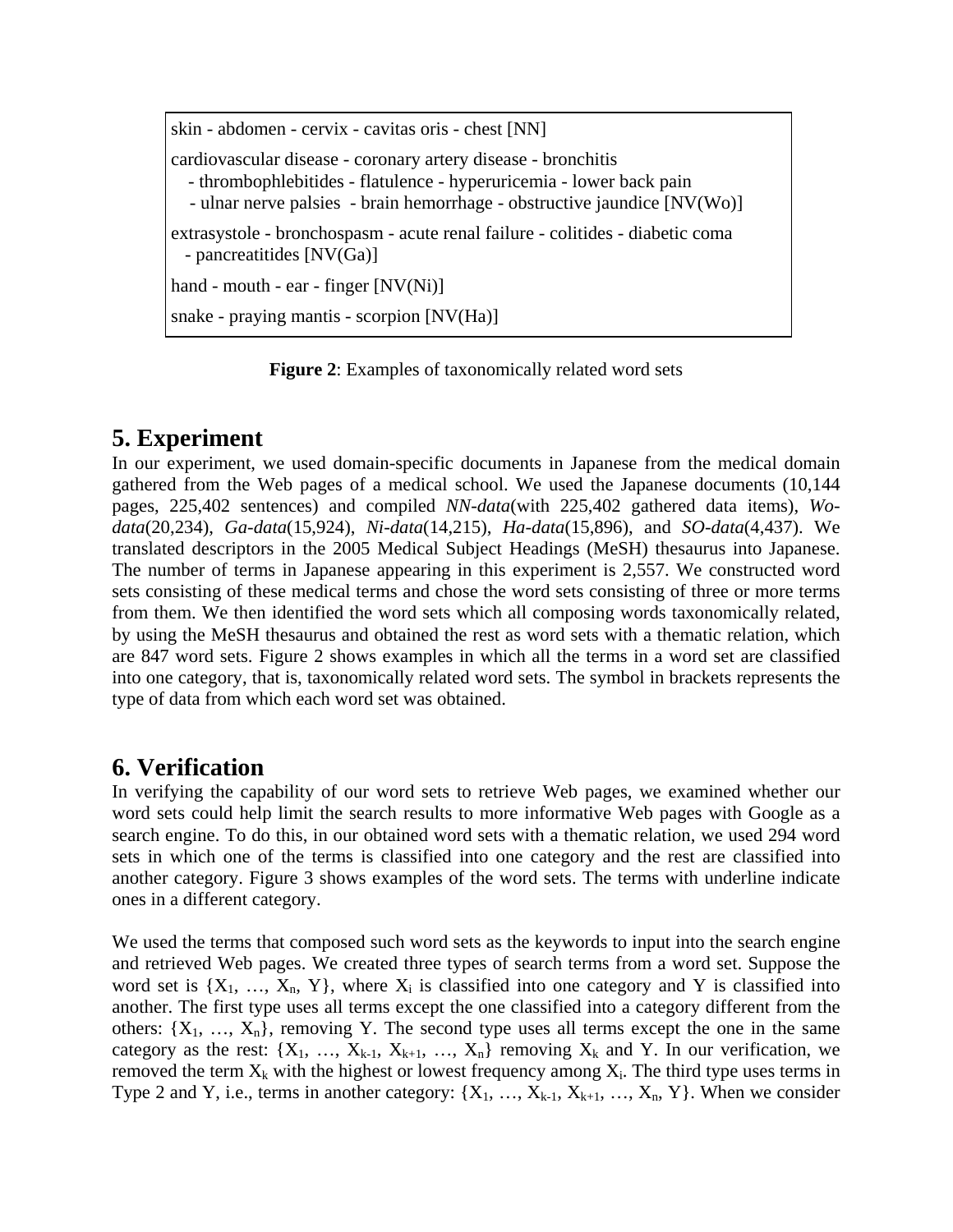Type 2 as base keywords, Type 1 is a set of keywords with the addition of one term having the highest or lowest frequency among the terms in the same category; i.e., the additional term has a feature related to frequency and is taxonomically related to other terms. Type 3 is a set of keywords with the addition of one term in a category different from those of the other component terms; i.e., the additional term seems to be thematically related to other terms.

> ovary - spleen - palpation [NN] variation - cross reactions - outbreaks - secretion [NV(Wo)] bleeding - pyrexia - hematuria - consciousness disorder - vertigo - high blood pressure [NV(Ga)] space flight - insemination - immunity [NV(Ni)] cough - fetus - bronchiolitis obliterans organizing pneumonia [NV(Ha)]

#### **Figure 3**: Examples of word sets used to verify

The retrieval results are shown in Figures 4 and 5 including the results for each the highest frequency and the lowest frequency. The horizontal axis is the number of pages retrieved with Type 2 and the vertical axis is the number of pages retrieved with Type 1 or Type 3 that a certain term is added to Type 2. The circles show the results with Type 1 and the crosses show the results with Type 3. The diagonal line in the graph shows that adding one term to Type 2 does not affect the number of Web pages retrieved.

As shown in Figure 4, most crosses fall further below the line. This graph indicates that adding a search term related non-taxonomically tends to make a bigger difference than adding a term related taxonomically and with high frequency. This means that adding a term related nontaxonomically to keywords is crucial to retrieving informative pages, i.e., such terms are informative terms themselves. Constantly, in Figure 5, most circles fall further below the line.

This indicates that adding a term related taxonomically and with low frequency tends to make a bigger difference than does adding a term with high frequency. Certainly, additional terms with low frequency would be informative terms, even though they are related taxonomically, because they may be rare terms on the Internet. Thus, the taxonomically related terms with low frequencies are quantitatively effective for information retrieval as the non-taxonomically related terms. However, if we consider contents of the results retrieved with Type 1 and Type 3, it is clear that big differences exist between them. For example, among the word lists obtained in our experiments, "latency period - erythrocyte - hepatic cell," where "erythrocyte" is in a different category, retrieved pages related to "malaria." If we input "latency period" and "hepatic cell," Google retrieves too much information related to "hepatic trouble" in the 385 pages of retrieval results. By using this word list extracted with our method, that is, adding "erythrocyte," users can retrieve only the relevant and necessary pages, similar to the approach of a professional who knows that patients experience hepatic trouble during the latency period for malaria. The number of retrieval results is 181 pages. In the results, the page related to malaria is the seventh, though it does not appear within the top 100 of the results without "erythrocyte."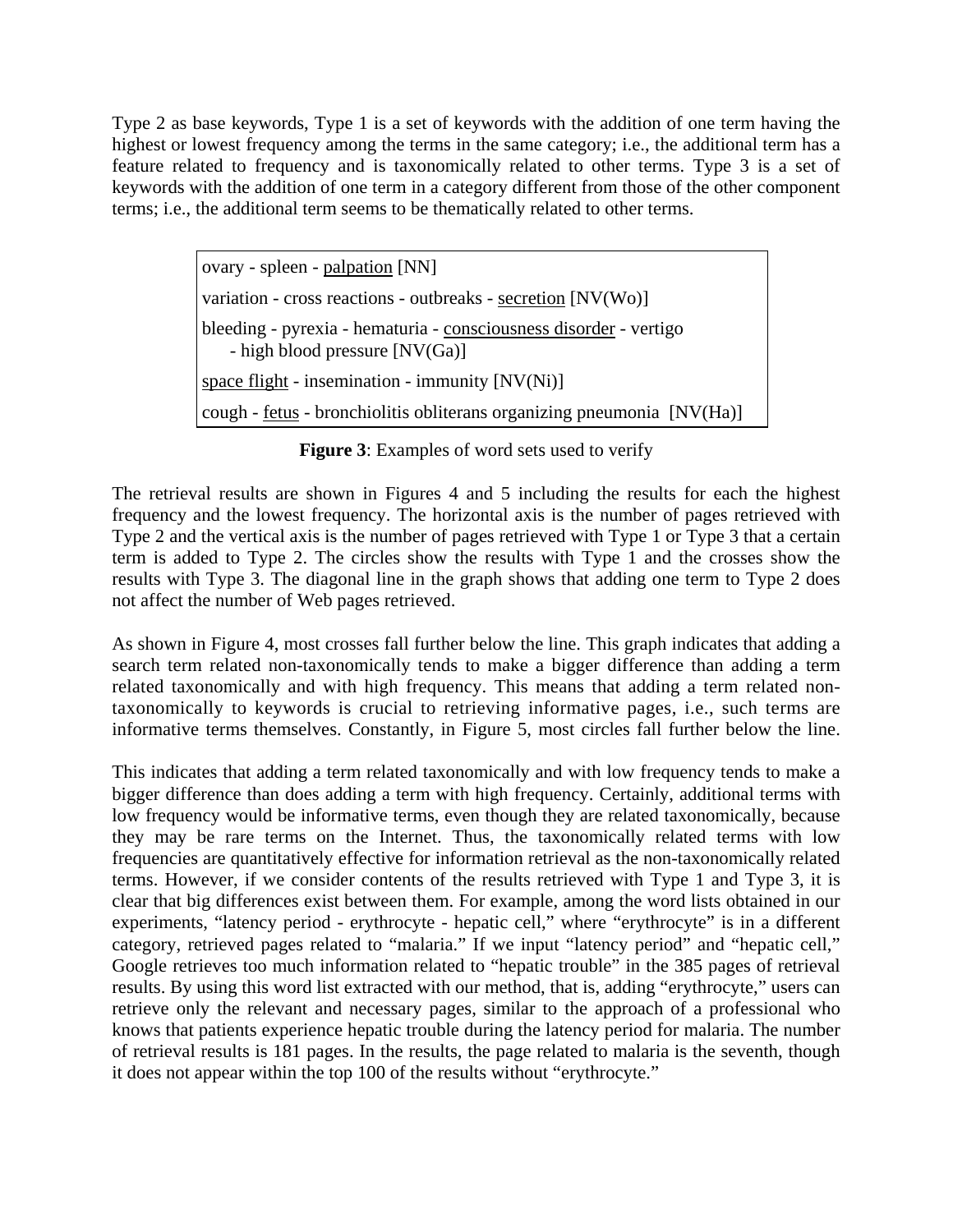

**Figure 4**: Fluctuation of number of Web pages retrieved by adding the high frequency term in same category (Type 1) and the term in a different category (Type 3)



Number of Web pages retrieved with Type2 (base key words)

**Figure 5**: Fluctuation of number of Web pages retrieved by adding the low frequency term in same category (Type 1) and the term in a different category (Type 3)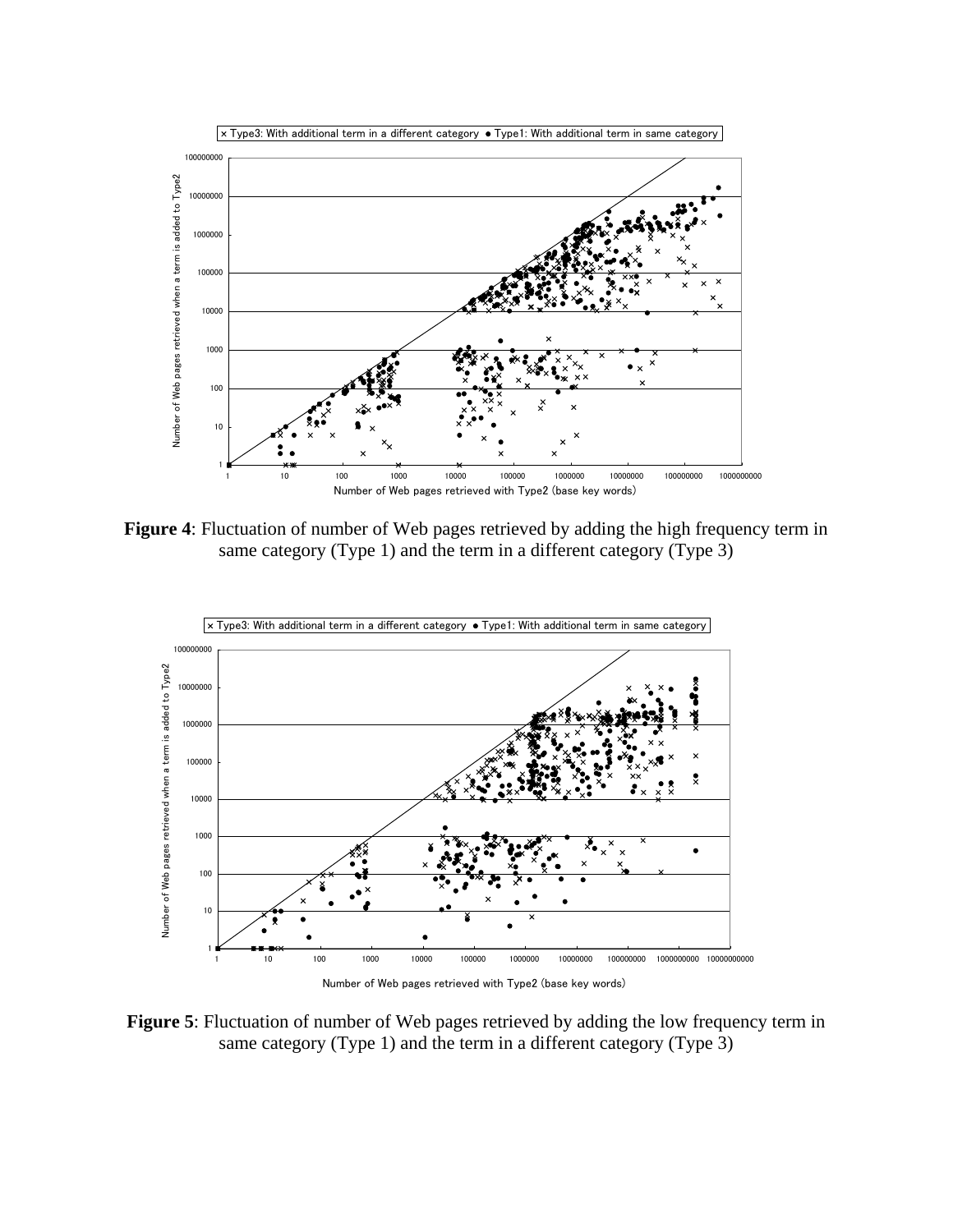### **7. Remarks**

Note that in this paper, we use Japanese documents as the input. Because we are using only syntactic information output by the Japanese parser, our mechanism is also applicable to other languages such as English. Japanese case-marking particles define not deep semantics but rather surface syntactic relations between words/phrases; namely, we utilized not semantic meanings between words, but classifications by case-marking particles. Therefore, the method proposed in this paper is applicable to other languages when a syntactic analyzer that classifies relations between elements, such as subject, direct object, and indirect object, exists for the language. For example, from the output of English parser, we can compile necessary linguistic data, such as *Wo-data* using collocations between verb and its direct object, *Ga-data* from collocations between verb and its subject, *Ni-data* from collocations between verb and its indirect object, and *SO-data* from collocations between subject and object of a verb.

Also note that in this paper, we use medical domain documents as the input. We have experience of analyzing texts in aviation domain. The application of our method to other languages and other domains are described in (Yamamoto et al. 2008).

#### **8. Conclusions**

We presented a mechanism that provides keywords which can make human-computer interaction (HCI) more active, with natural language processing technology and a mathematic measure for calculating degree of inclusion. We showed what type of words should be added to the current query, i.e. keywords which previously had been input, in order to make HCI more creative and support information retrieval.

We extracted the related word sets from documents by employing case-marking particles derived from syntactic analysis. Then, we verified which kind of related word is more useful as an additional word for retrieval support. That is, we found the additional term which is thematically related to other terms is effective at retrieving informative pages by comparing the results retrieved with words related only taxonomically and those retrieved with words that included a word related non-taxonomically to the other words. This suggests that words with a thematic relation can be useful to make the HCI more active in order to support procedure of information retrieval.

As for the future directions of this work, one of most crucial issues is evaluation. Though precision and recall by human subjects are popular measure of evaluation of information retrieval technology, human subjects usually have no intention to retrieve information and can not make decision based on their own needs and interests. We will evaluate the effectiveness of our method from human-centered viewpoints.

In the future, we can understand the contents of huge text data with higher natural language processing technology and develop a system which makes it possible to expand the users' ways of thinking.